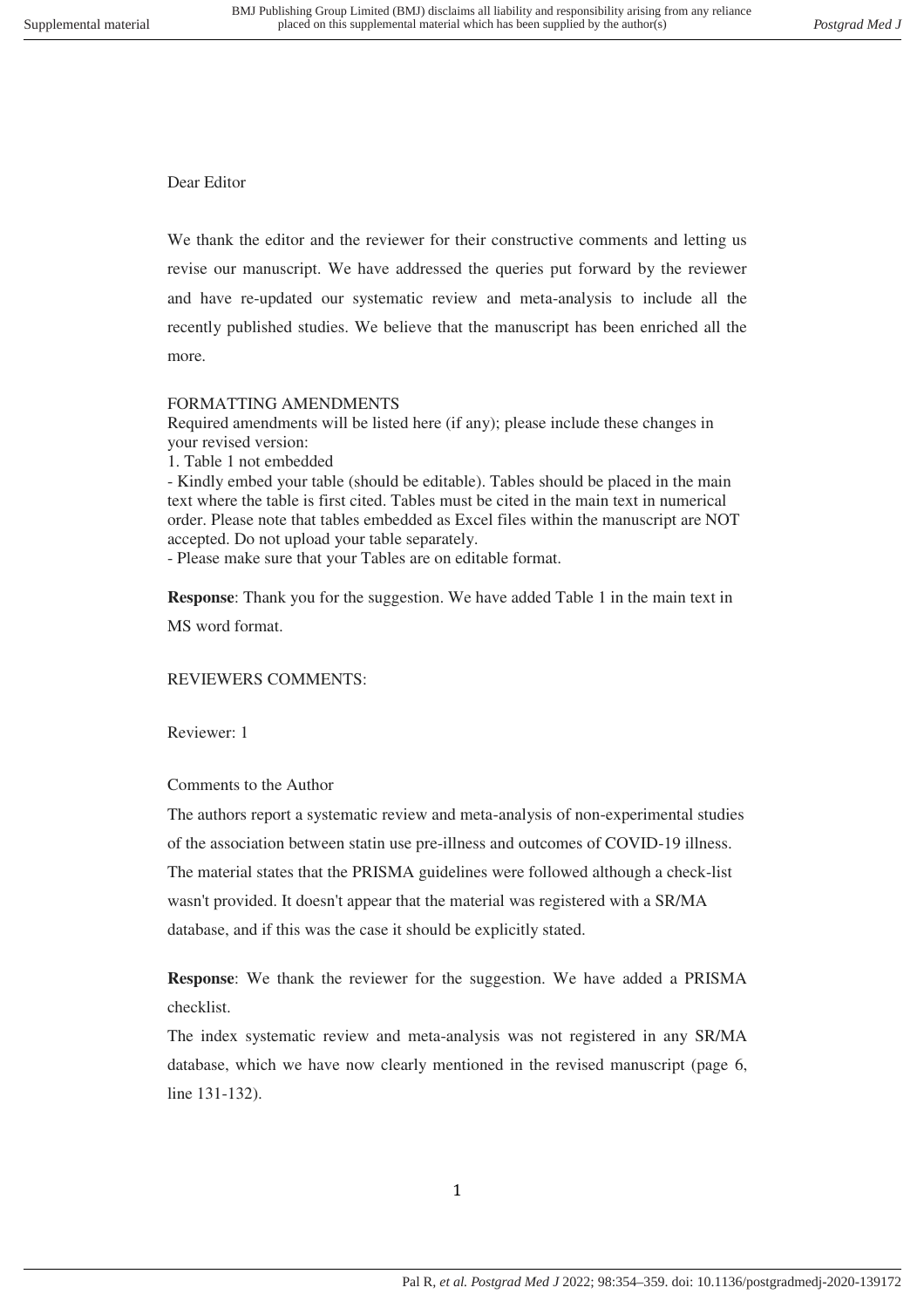The title of the material should include the phrase 'Systematic review' and the phrase 'Up-to-date' is misleading as it implies that this is a sort of sequential meta-analysis (which it is not).

**Response**: Thank you for the insightful comment. We have modified the title as advised and have replaced the term up-to-date by the term "Updated" (page 1, line 1- 2). Besides, we have included all the recent observational studies by extending out literature search till December 18, 2020 (page 6, line 137).

In the planned analysis section the software used should generally be the last sentence.

**Response**: Thank you for the suggestion. We have modified as advised by the reviewer (page 9, line 203).

The important omission from this section and subsequently is that the approach to heterogeneity is not stated. This is very important as there is considerable heterogeneity in the study outcomes such that a random effects estimate has very wide confidence intervals and is not statistically significant at the nominated type I error rate. Generally this should be approached by a pre-specified meta-regression in relation to study-level co-variates. Leave-one-out approaches will not be sufficient here. The authors therefore overstate the evidence supporting the association between pre-illness statin use and COVID-19 outcomes. It is possible to reproduce the metaanalysis shown in Figure 1 however what the authors have omitted is the random effects estimate; estimated using the R-package meta (function metabin) of 0.89 (95% CI 0.59 to 1.34), P=0.57. The order of the Forest plot is not useful; generally this should be in rank order of the point estimates rather than alphabetical order of the first-named author. If this was a sequential meta-analysis then it should be in date order of data acquisition although it is likely all studies have been published only in the last six months. Heterogeneity has clearly accrued because the outcomes are a mix of ICU admission and mortality however other forms of study-level co-variates have not been pursued. Although the authors have attempted some form of sensitivity analysis by showing an analysis of adjusted analyses this is only a small sub-set of all the studies.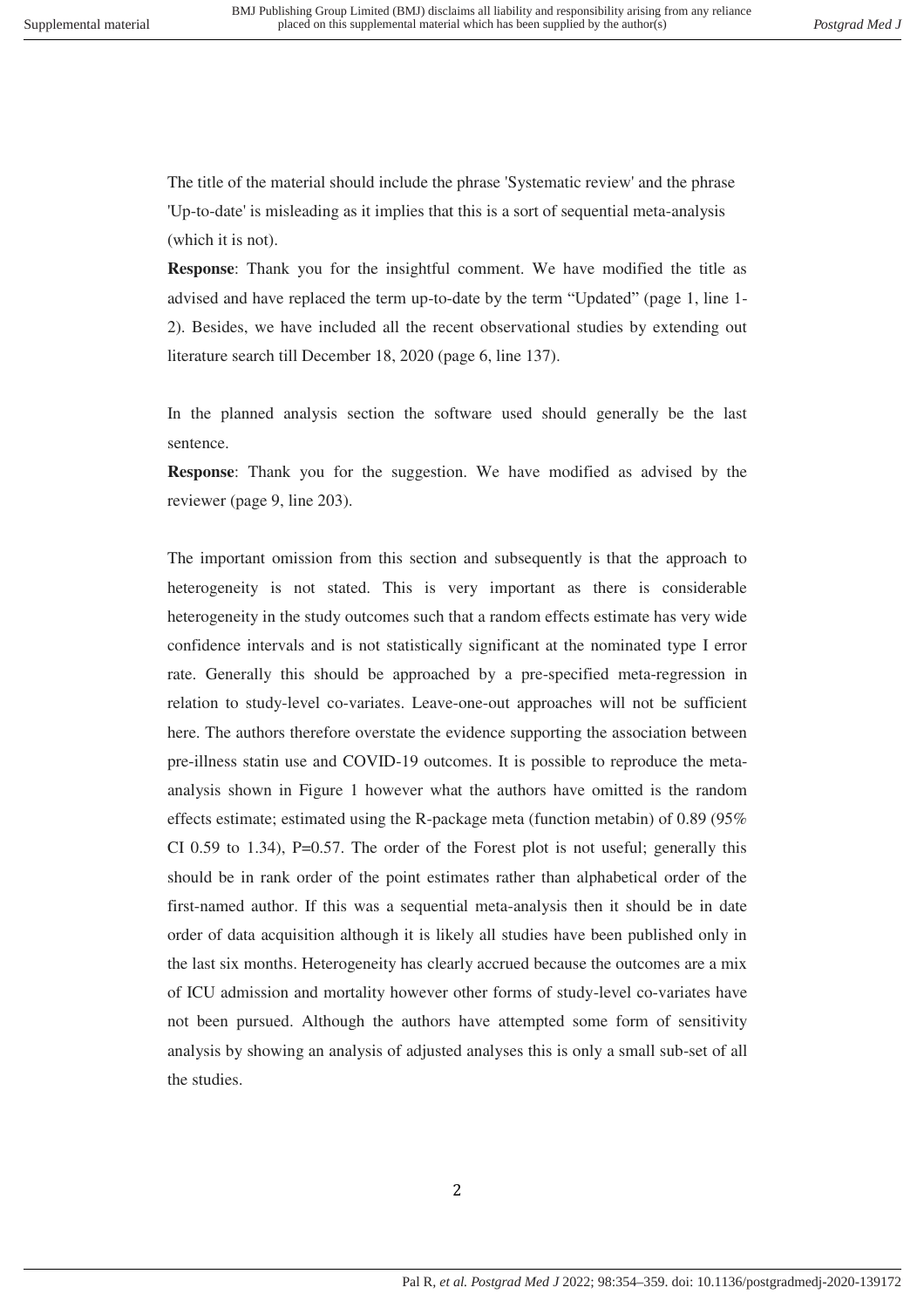**Response**: Thank you for the insightful comments. We agree with the reviewer. However, we would like to discuss the issues in details.

We have addressed our approach to heterogeneity in details (page 8-9, line 195-201) as outlined below:

"*Statistical heterogeneity among studies was assessed using I<sup>2</sup> statistics. Heterogeneity was quantified as low, moderate, and high with upper limits of 25%, 50%, and 75% for I<sup>2</sup> , respectively.<sup>18</sup> In the present meta-analysis, significant heterogeneity was considered when the I<sup>2</sup> value was ≥50%, with a p value <0.05. Outcomes with significant heterogeneity were reanalyzed and reported using the random-effects model. The possible sources of significant heterogeneity were addressed through sensitivity analyses.*"

Hence, as suggested by the reviewer, we have applied the random-effects model for outcomes with significant heterogeneity, while outcomes without significant heterogeneity were analyzed using fixed-effects model. As anticipated by the reviewer, using the random-effects model, the **unadjusted pooled analysis did not show any significant association** between statin use and clinical outcomes in COVID-19 (Figure 2). However, the adjusted pooled analysis did show significant benefits in clinical outcomes with statin use (Figure 4A, 4B).

Indeed, as stated by the reviewer, part of the heterogeneity has been accrued because of the variable clinical outcomes reported across various studies. Among the 14 studies included, 10 had reported clinical outcomes as mortality, 2 in terms of mortality or ICU admission, 1 in term mortality of long hospital stay and 1 term of severe and critical disease. Thus, **mortality was a part of clinical outcome in all but 1 study (Yan** *et al***). Hence, we have performed a sensitivity analysis by excluding the study by Yan** *et al.* **which we have represented in Figure 3.**

The reviewer's comment regarding meta-regression is indeed well taken. However, we would like to highlight the fact that *covariates involved in all the 14 studies are highly variable*. The myriad of covariates involved in all the studies is another major source of heterogeneity. We have mentioned the same in the limitation section of the manuscript as well (page 15, line 325-327).

*Considering the multiple covariates involved across all the studies, selecting the appropriate covariates for meta-regression was difficult.* Hence, *we selected five covariates for meta-regression which is expected to affect clinical outcomes*: age, male sex, prevalence of diabetes mellitus, prevalence of hypertension and prevalence